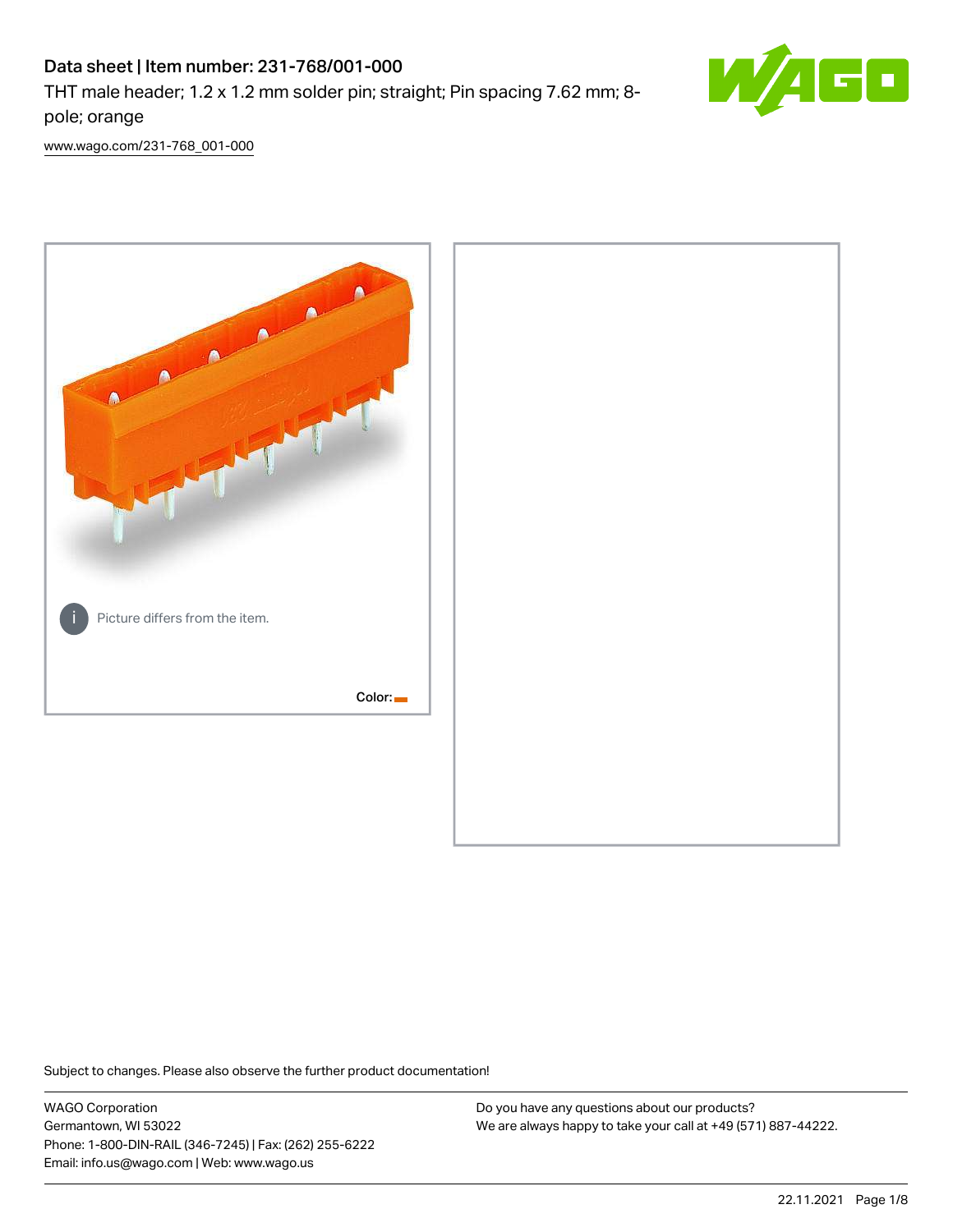

Dimensions in mm

 $L =$  (pole no.  $-1$ ) x pin spacing  $+8.2$  mm

#### Item description

- **Horizontal or vertical PCB mounting via straight or angled solder pins**
- 1.2 x 1.2 mm solder pins allow nominal current up to 16 A, enhancing stability of shorter headers
- $\blacksquare$ With coding fingers

## Data Notes

Safety information 1 The MCS – MULTI CONNECTION SYSTEM includes connectors

Subject to changes. Please also observe the further product documentation!  $\nu$ 

WAGO Corporation Germantown, WI 53022 Phone: 1-800-DIN-RAIL (346-7245) | Fax: (262) 255-6222 Email: info.us@wago.com | Web: www.wago.us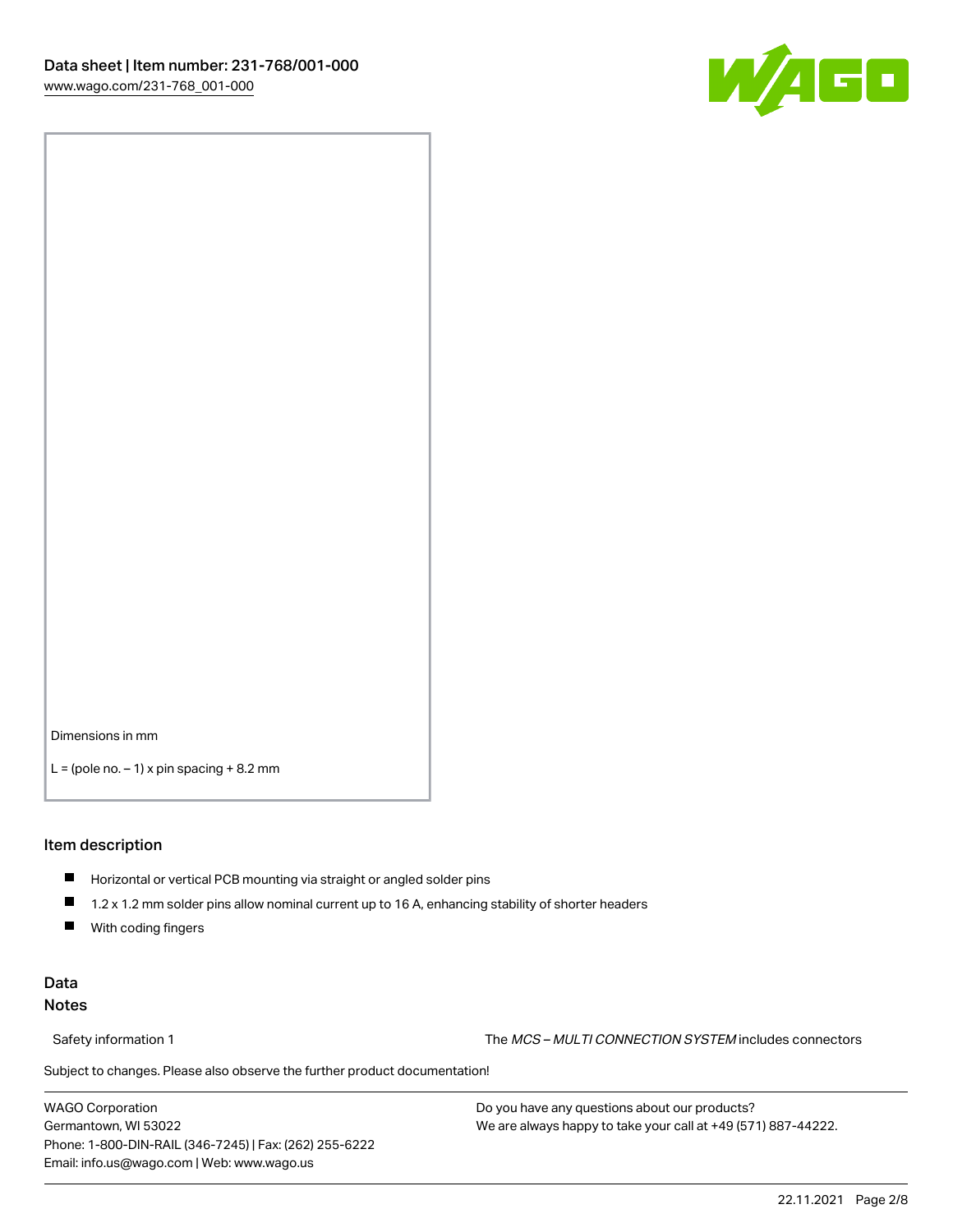

without breaking capacity in accordance with DIN EN 61984. When

|           | used as intended, these connectors must not be connected<br>/disconnected when live or under load. The circuit design should<br>ensure header pins, which can be touched, are not live when<br>unmated.                                                             |
|-----------|---------------------------------------------------------------------------------------------------------------------------------------------------------------------------------------------------------------------------------------------------------------------|
| Variants: | Other pole numbers<br>3.8 mm pin projection for male headers with straight solder pins<br>Gold-plated or partially gold-plated contact surfaces<br>Other versions (or variants) can be requested from WAGO Sales or<br>configured at https://configurator.wago.com/ |

# Electrical data

## IEC Approvals

| Ratings per                 | IEC/EN 60664-1                                                        |
|-----------------------------|-----------------------------------------------------------------------|
| Rated voltage (III / 3)     | 500 V                                                                 |
| Rated surge voltage (III/3) | 6 <sub>kV</sub>                                                       |
| Rated voltage (III/2)       | 630 V                                                                 |
| Rated surge voltage (III/2) | 6 <sub>kV</sub>                                                       |
| Nominal voltage (II/2)      | 1000V                                                                 |
| Rated surge voltage (II/2)  | 6 <sub>kV</sub>                                                       |
| Rated current               | 16A                                                                   |
| Legend (ratings)            | $(III / 2)$ $\triangle$ Overvoltage category III / Pollution degree 2 |

## UL Approvals

| Approvals per                  | UL 1059 |
|--------------------------------|---------|
| Rated voltage UL (Use Group B) | 300 V   |
| Rated current UL (Use Group B) | 15 A    |
| Rated voltage UL (Use Group D) | 300 V   |
| Rated current UL (Use Group D) | 10 A    |

# Ratings per UL

| Rated voltage UL 1977 | 600 V |
|-----------------------|-------|
| Rated current UL 1977 |       |

# CSA Approvals

| Approvals per                   | ~~    |
|---------------------------------|-------|
| Rated voltage CSA (Use Group B) | 3UU 1 |

Subject to changes. Please also observe the further product documentation!

| <b>WAGO Corporation</b>                                | Do you have any questions about our products?                 |
|--------------------------------------------------------|---------------------------------------------------------------|
| Germantown, WI 53022                                   | We are always happy to take your call at +49 (571) 887-44222. |
| Phone: 1-800-DIN-RAIL (346-7245)   Fax: (262) 255-6222 |                                                               |
| Email: info.us@wago.com   Web: www.wago.us             |                                                               |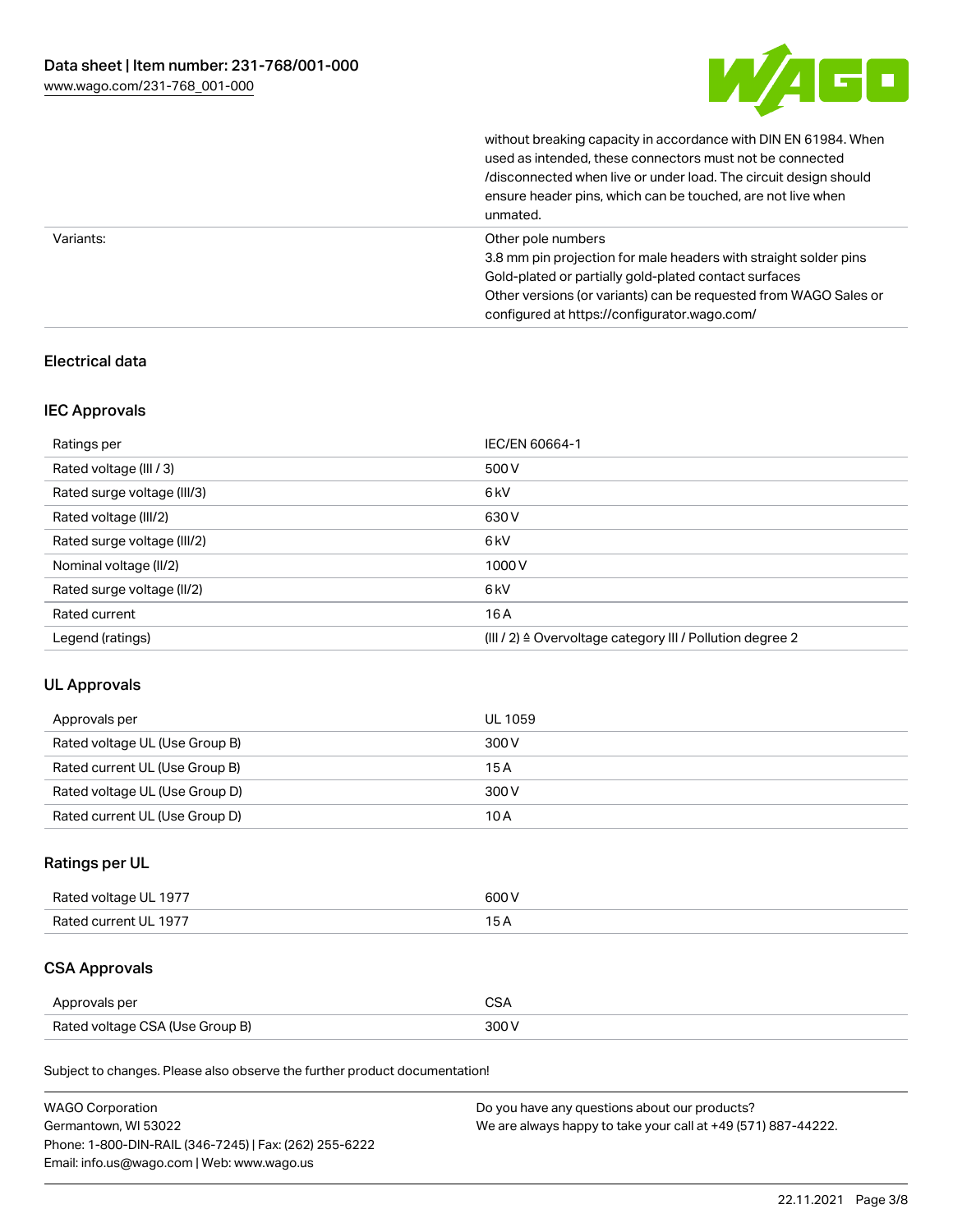[www.wago.com/231-768\\_001-000](http://www.wago.com/231-768_001-000)



| Rated current CSA (Use Group B) | 15 A  |
|---------------------------------|-------|
| Rated voltage CSA (Use Group D) | 300 V |
| Rated current CSA (Use Group D) | 10 A  |

#### Connection data

| Total number of potentials |  |
|----------------------------|--|
| Number of connection types |  |
| Number of levels           |  |

# Connection 1

| Number of poles |  |
|-----------------|--|
|                 |  |

## Physical data

| Pin spacing                          | 7.62 mm / 0.3 inch    |
|--------------------------------------|-----------------------|
| Width                                | 61.54 mm / 2.423 inch |
| Height                               | 17 mm / 0.669 inch    |
| Height from the surface              | 12 mm / 0.472 inch    |
| Depth                                | 8.4 mm / 0.331 inch   |
| Solder pin length                    | $5 \,\mathrm{mm}$     |
| Solder pin dimensions                | $1.2 \times 1.2$ mm   |
| Drilled hole diameter with tolerance | $17^{(+0.1)}$ mm      |

## Plug-in connection

| Contact type (pluggable connector) | Male connector/plug |
|------------------------------------|---------------------|
| Connector (connection type)        | for PCB             |
| Mismating protection               | No                  |
| Mating direction to the PCB        | 90°                 |
| Locking of plug-in connection      | Without             |

# PCB contact

| PCB Contact                         | THT                                      |
|-------------------------------------|------------------------------------------|
| Solder pin arrangement              | over the entire male connector (in-line) |
| Number of solder pins per potential |                                          |

Subject to changes. Please also observe the further product documentation!

WAGO Corporation Germantown, WI 53022 Phone: 1-800-DIN-RAIL (346-7245) | Fax: (262) 255-6222 Email: info.us@wago.com | Web: www.wago.us Do you have any questions about our products? We are always happy to take your call at +49 (571) 887-44222.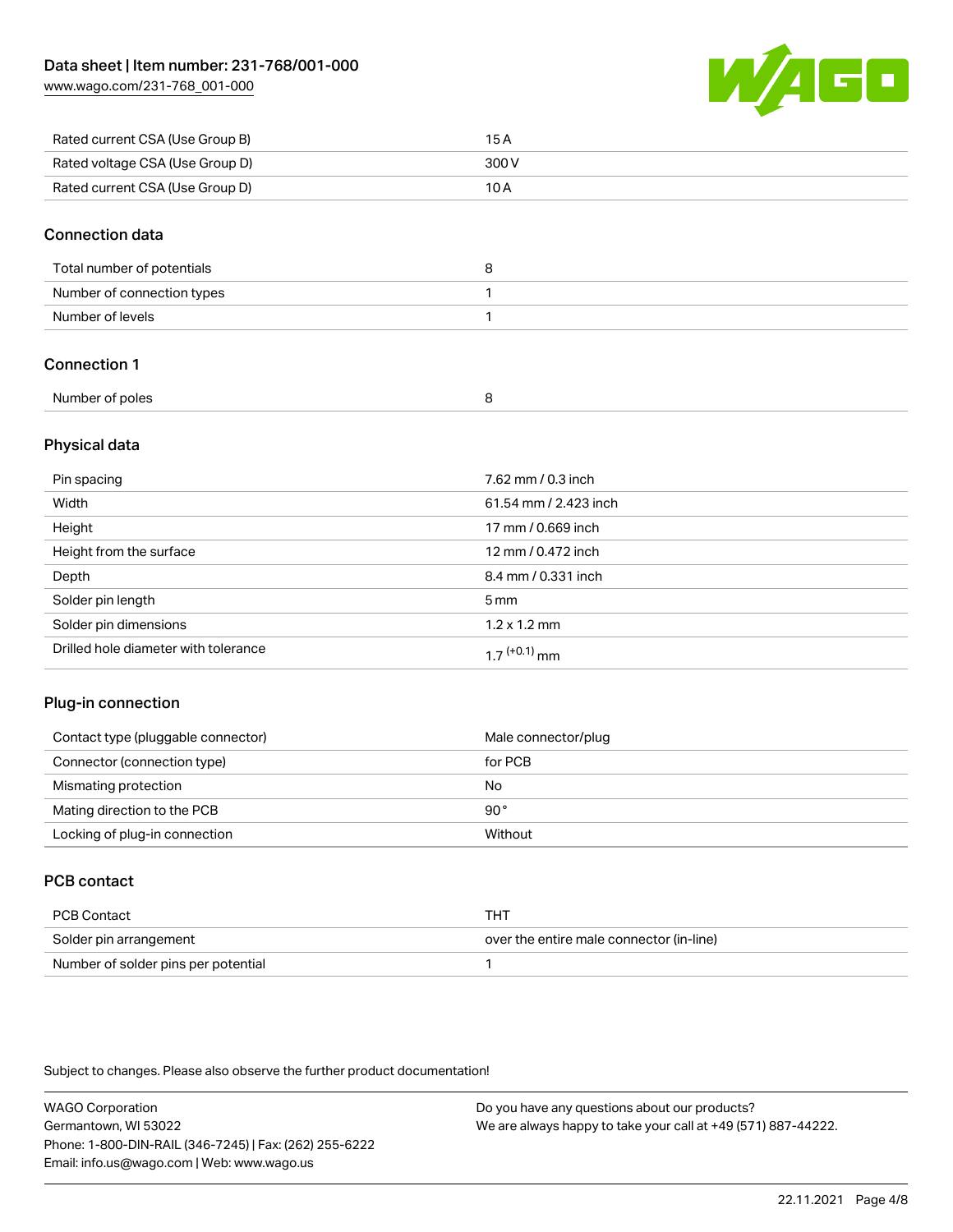

#### Material data

| Color                       | orange                                 |
|-----------------------------|----------------------------------------|
| Material group              |                                        |
| Insulation material         | Polyamide (PA66)                       |
| Flammability class per UL94 | V0                                     |
| Contact material            | Electrolytic copper (E <sub>Cu</sub> ) |
| Contact plating             | tin-plated                             |
| Fire load                   | $0.063$ MJ                             |
| Weight                      | 3.7 <sub>g</sub>                       |
|                             |                                        |

## Environmental requirements

| Limit temperature range | $+100 °C$<br>-60 |
|-------------------------|------------------|
|-------------------------|------------------|

# Commercial data

| Product Group         | 3 (Multi Conn. System) |
|-----------------------|------------------------|
| PU (SPU)              | 50 Stück               |
| Packaging type        | box                    |
| Country of origin     | PL                     |
| <b>GTIN</b>           | 4044918931892          |
| Customs tariff number | 8536694040             |

#### Approvals / Certificates

#### Country specific Approvals

| Logo | Approval                               | <b>Additional Approval Text</b> | Certificate<br>name |
|------|----------------------------------------|---------------------------------|---------------------|
|      | CВ<br><b>DEKRA Certification B.V.</b>  | IEC 61984                       | NL-39756            |
|      | <b>CSA</b><br>DEKRA Certification B.V. | C <sub>22.2</sub>               | 1466354             |

#### Ship Approvals

|      |                             |                          | Certificate |
|------|-----------------------------|--------------------------|-------------|
| Logo | Approval                    | Additional Approval Text | name        |
|      | <b>ABS</b>                  |                          | 19-         |
|      | American Bureau of Shipping |                          | HG1869876-  |

Subject to changes. Please also observe the further product documentation!

| <b>WAGO Corporation</b>                                | Do you have any questions about our products?                 |
|--------------------------------------------------------|---------------------------------------------------------------|
| Germantown, WI 53022                                   | We are always happy to take your call at +49 (571) 887-44222. |
| Phone: 1-800-DIN-RAIL (346-7245)   Fax: (262) 255-6222 |                                                               |
| Email: info.us@wago.com   Web: www.wago.us             |                                                               |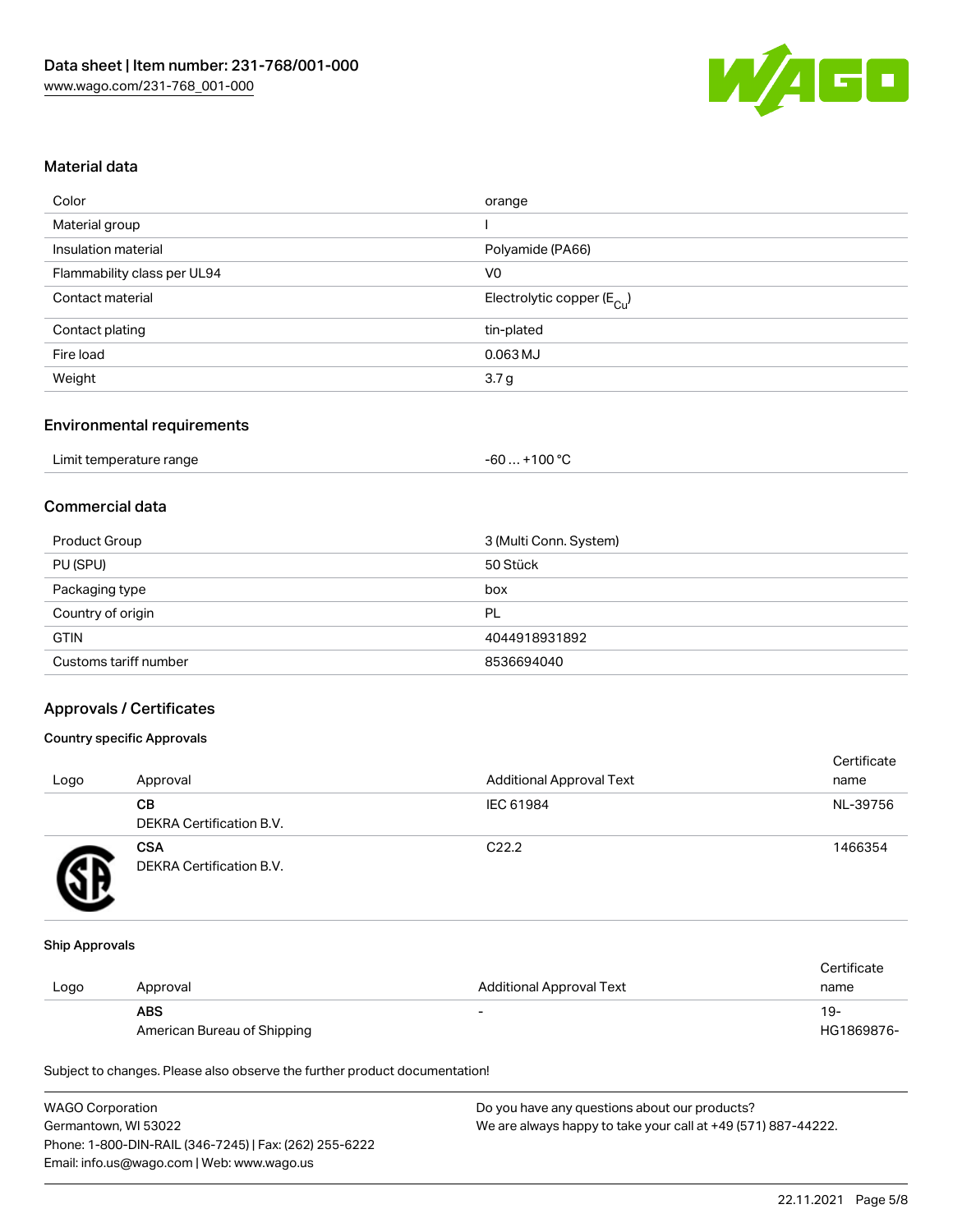

PDA

BV



BV

Bureau Veritas S.A.

IEC 60998 11915/D0

# UL-Approvals

| Logo                       | Approval                                    | <b>Additional Approval Text</b> | Certificate<br>name |
|----------------------------|---------------------------------------------|---------------------------------|---------------------|
| 8                          | UR<br>Underwriters Laboratories Inc.        | <b>UL 1059</b>                  | E45172              |
| $\boldsymbol{\mathcal{A}}$ | <b>UR</b><br>Underwriters Laboratories Inc. | <b>UL 1977</b>                  | E45171              |

# **Counterpart**



#### Item no.231-708/026-000 1-conductor female connector; CAGE CLAMP®; 2.5 mm²; Pin spacing 7.62 mm; 8-pole; 2,50 mm²; orange [www.wago.com/231-708/026-](https://www.wago.com/231-708/026-000) [000](https://www.wago.com/231-708/026-000)

#### Optional accessories

| Coding                                   |                                                                            |                                                               |                      |                      |  |
|------------------------------------------|----------------------------------------------------------------------------|---------------------------------------------------------------|----------------------|----------------------|--|
|                                          |                                                                            |                                                               |                      |                      |  |
| Intermediate plate                       |                                                                            |                                                               |                      |                      |  |
|                                          | Item no.: 231-500                                                          |                                                               |                      |                      |  |
|                                          | Spacer; for formation of groups; light gray                                |                                                               |                      | www.wago.com/231-500 |  |
| Coding                                   |                                                                            |                                                               |                      |                      |  |
|                                          | Item no.: 231-130                                                          |                                                               |                      |                      |  |
| Coding key; snap-on type; light gray     |                                                                            |                                                               | www.wago.com/231-130 |                      |  |
| <b>Downloads</b><br><b>Documentation</b> |                                                                            |                                                               |                      |                      |  |
| <b>Additional Information</b>            |                                                                            |                                                               |                      |                      |  |
| Technical explanations                   |                                                                            | 2019 Apr 3                                                    | pdf                  | Download             |  |
|                                          | Subject to changes. Please also observe the further product documentation! |                                                               |                      |                      |  |
| <b>WAGO Corporation</b>                  |                                                                            | Do you have any questions about our products?                 |                      |                      |  |
| Germantown, WI 53022                     |                                                                            | We are always happy to take your call at +49 (571) 887-44222. |                      |                      |  |
|                                          | Phone: 1-800-DIN-RAIL (346-7245)   Fax: (262) 255-6222                     |                                                               |                      |                      |  |
|                                          | Email: info.us@wago.com   Web: www.wago.us                                 |                                                               |                      |                      |  |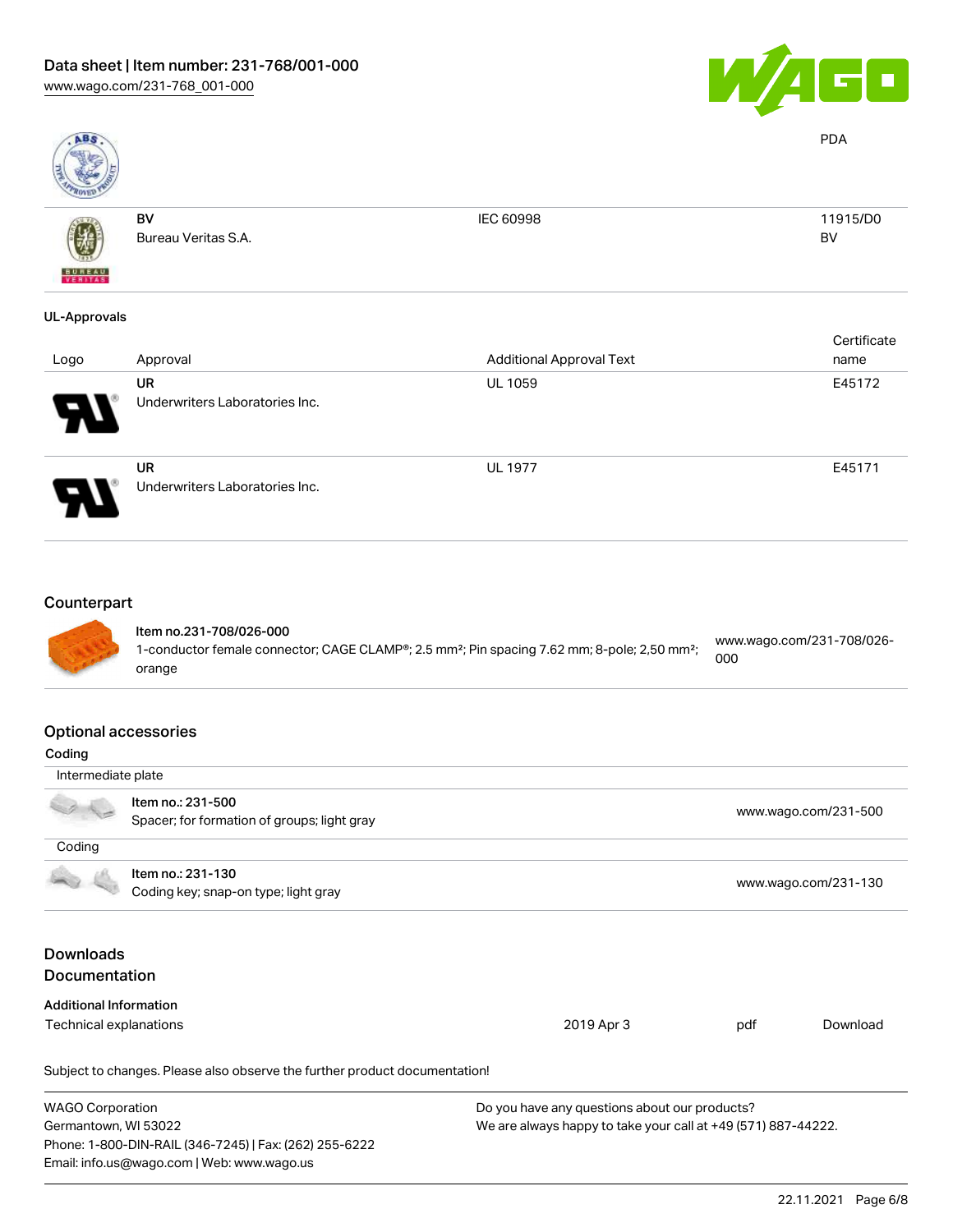

2.0 MB

| <b>CAD files</b>                                                                                                                                                                                               |            |          |
|----------------------------------------------------------------------------------------------------------------------------------------------------------------------------------------------------------------|------------|----------|
| CAD data                                                                                                                                                                                                       |            |          |
| 2D/3D Models 231-768/001-000                                                                                                                                                                                   | <b>URL</b> | Download |
| CAE data                                                                                                                                                                                                       |            |          |
| EPLAN Data Portal 231-768/001-000                                                                                                                                                                              | <b>URL</b> | Download |
| EPLAN Data Portal 231-768/001-000                                                                                                                                                                              | <b>URL</b> | Download |
| ZUKEN Portal 231-768/001-000                                                                                                                                                                                   | <b>URL</b> | Download |
| <b>PCB Design</b>                                                                                                                                                                                              |            |          |
| Symbol and Footprint 231-768/001-000<br>CAx data for your PCB design, consisting of "schematic symbols and PCB footprints",<br>allow easy integration of the WAGO component into your development environment. | URL        | Download |
| Supported formats:                                                                                                                                                                                             |            |          |
| ш<br>Accel EDA 14 & 15                                                                                                                                                                                         |            |          |
| Altium 6 to current version                                                                                                                                                                                    |            |          |
| Ш<br>Cadence Allegro                                                                                                                                                                                           |            |          |
| ш<br>DesignSpark                                                                                                                                                                                               |            |          |
| Eagle Libraries                                                                                                                                                                                                |            |          |
| ш<br>KiCad                                                                                                                                                                                                     |            |          |
| ш<br>Mentor Graphics BoardStation                                                                                                                                                                              |            |          |
| Mentor Graphics Design Architect                                                                                                                                                                               |            |          |
| ш<br>Mentor Graphics Design Expedition 99 and 2000                                                                                                                                                             |            |          |
| ш<br>OrCAD 9.X PCB and Capture                                                                                                                                                                                 |            |          |
| ш<br>PADS PowerPCB 3, 3.5, 4.X, and 5.X                                                                                                                                                                        |            |          |
| PADS PowerPCB and PowerLogic 3.0<br>ш                                                                                                                                                                          |            |          |
| PCAD 2000, 2001, 2002, 2004, and 2006                                                                                                                                                                          |            |          |
| Pulsonix 8.5 or newer                                                                                                                                                                                          |            |          |
| ш<br><b>STL</b>                                                                                                                                                                                                |            |          |
| 3D STEP                                                                                                                                                                                                        |            |          |
| TARGET 3001!<br>ш                                                                                                                                                                                              |            |          |

Subject to changes. Please also observe the further product documentation!

WAGO Corporation Germantown, WI 53022 Phone: 1-800-DIN-RAIL (346-7245) | Fax: (262) 255-6222 Email: info.us@wago.com | Web: www.wago.us